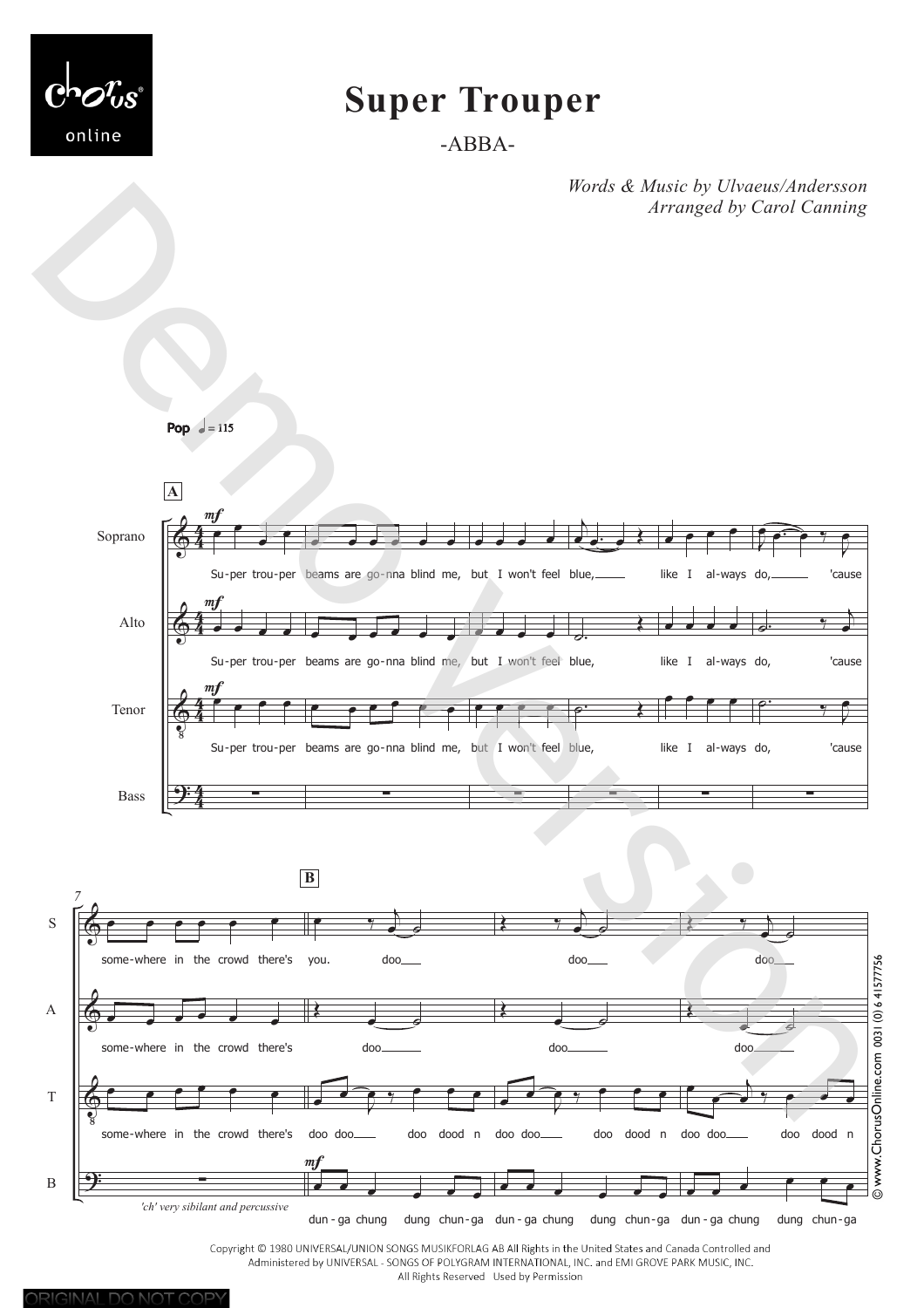# Super Trouper 3 SATB

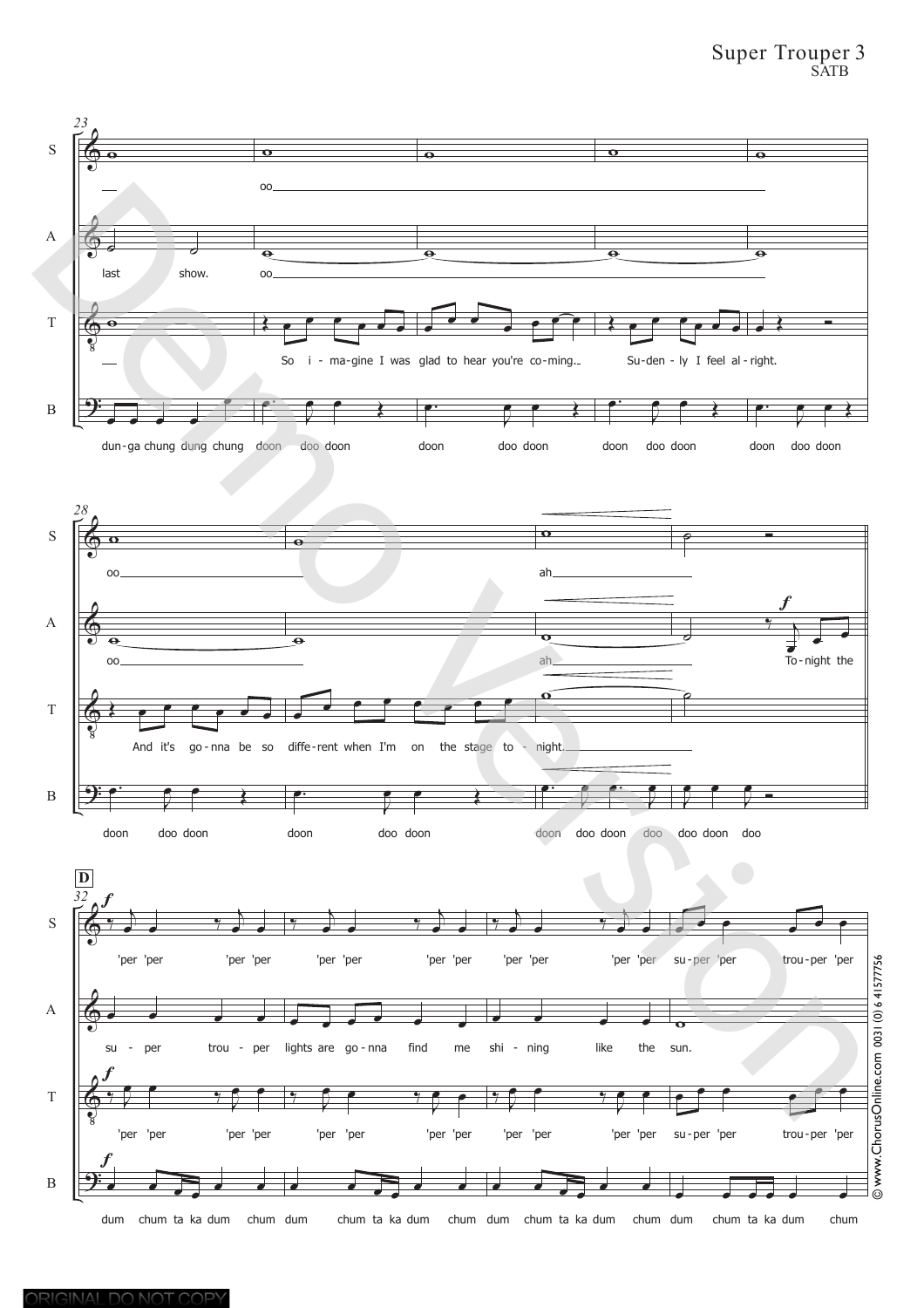# Super Trouper 5 SATB

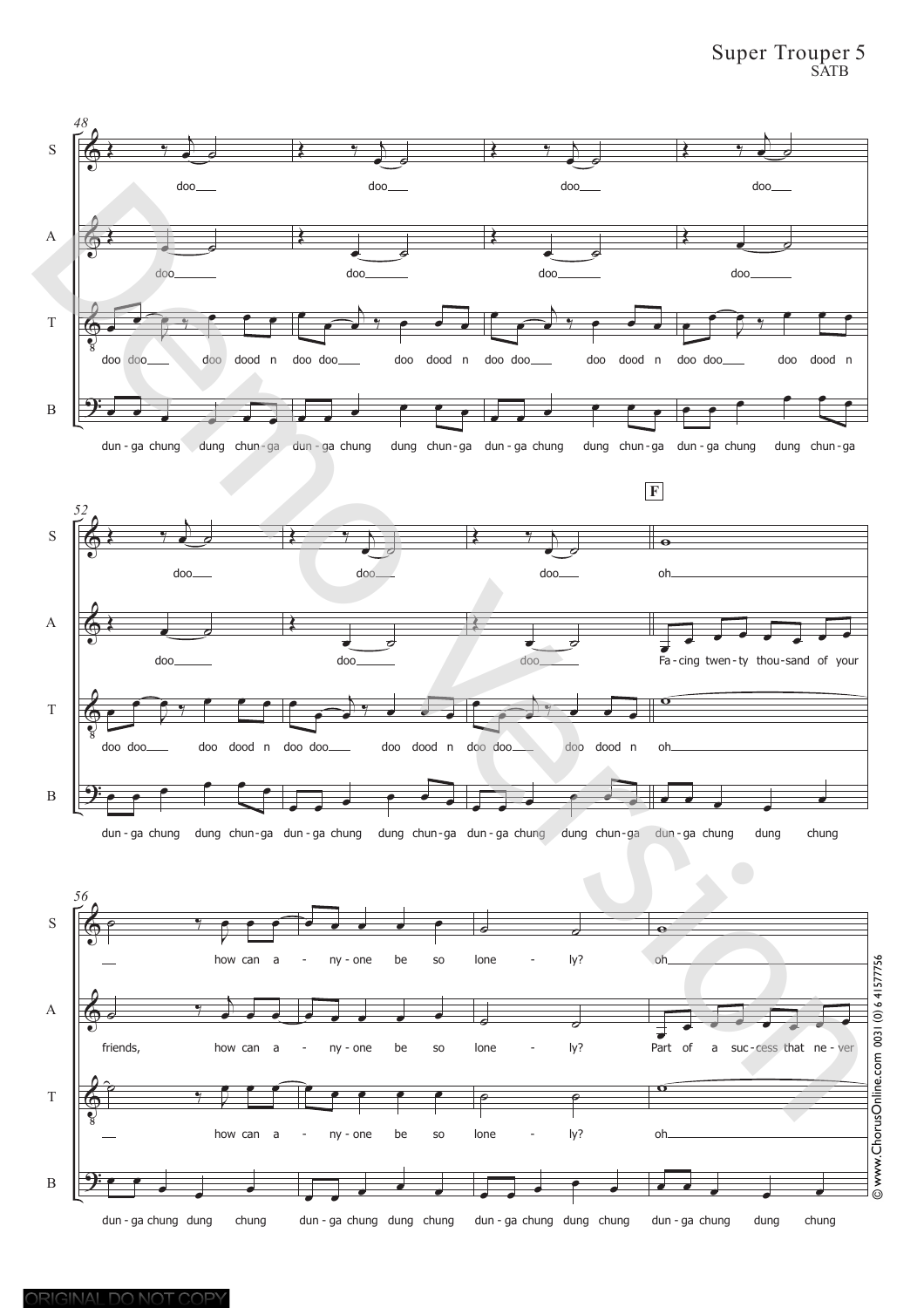# Super Trouper 7 SATB

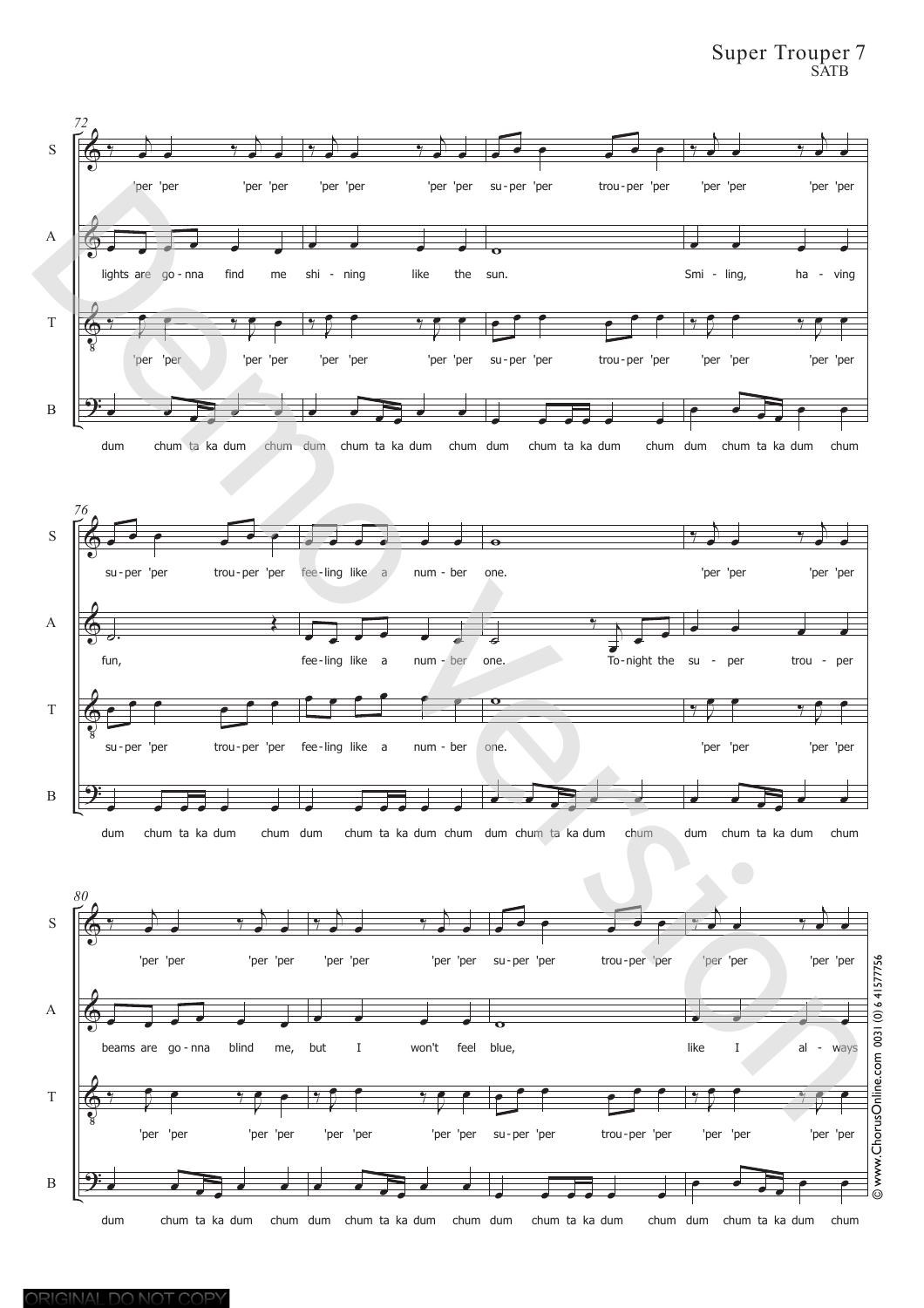## Super Trouper 9 SATB



dum dum chum ta ka dum dum chum ta ka dum dum chum ta ka dum dum chum ta ka dum dum chum ta ka dum dum chum ta ka



dum dum chum ta ka dum dum chum ta ka dum dum chum ta ka dum dum chum ta ka dum dum chum ta ka dum dum chum ta ka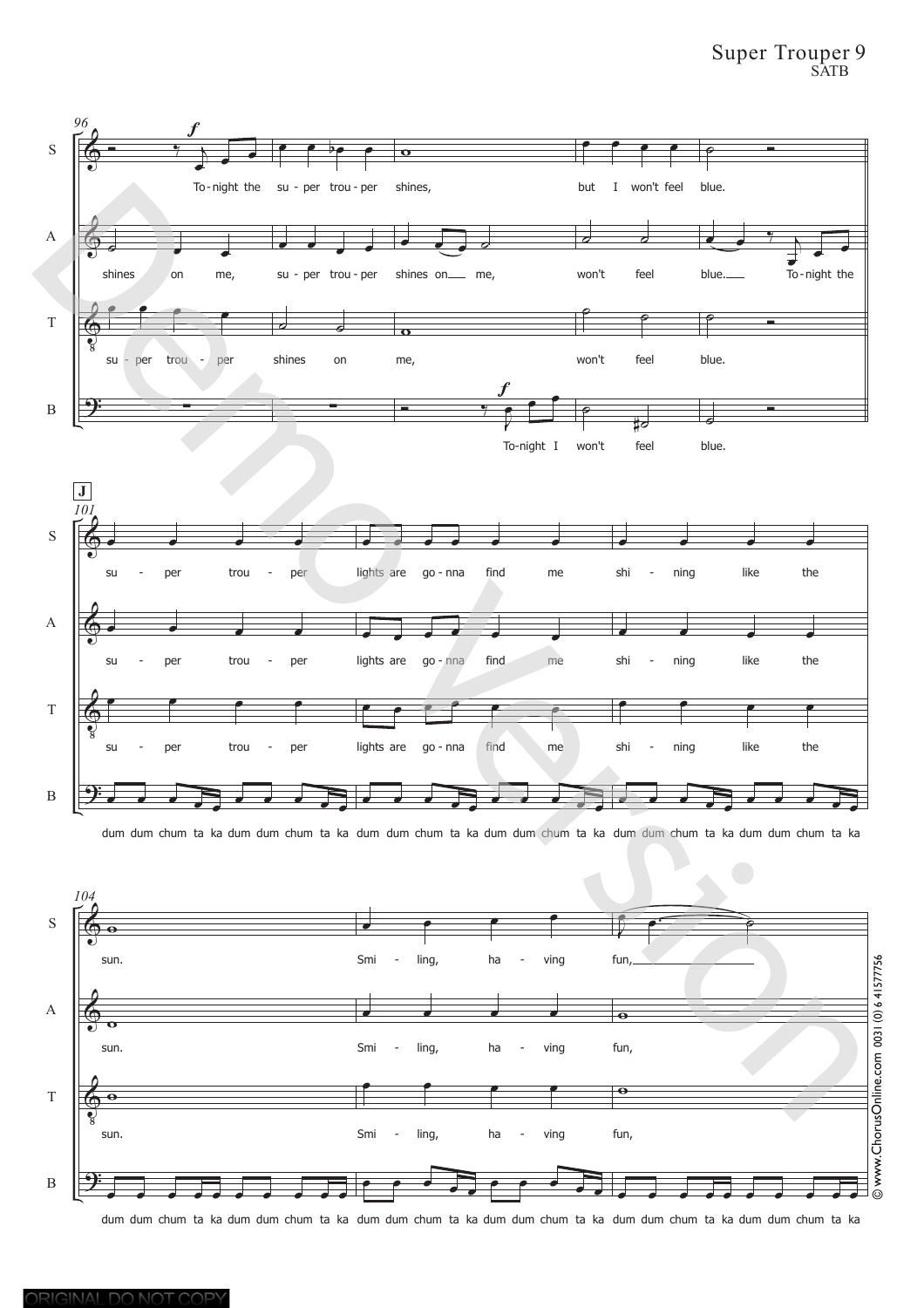